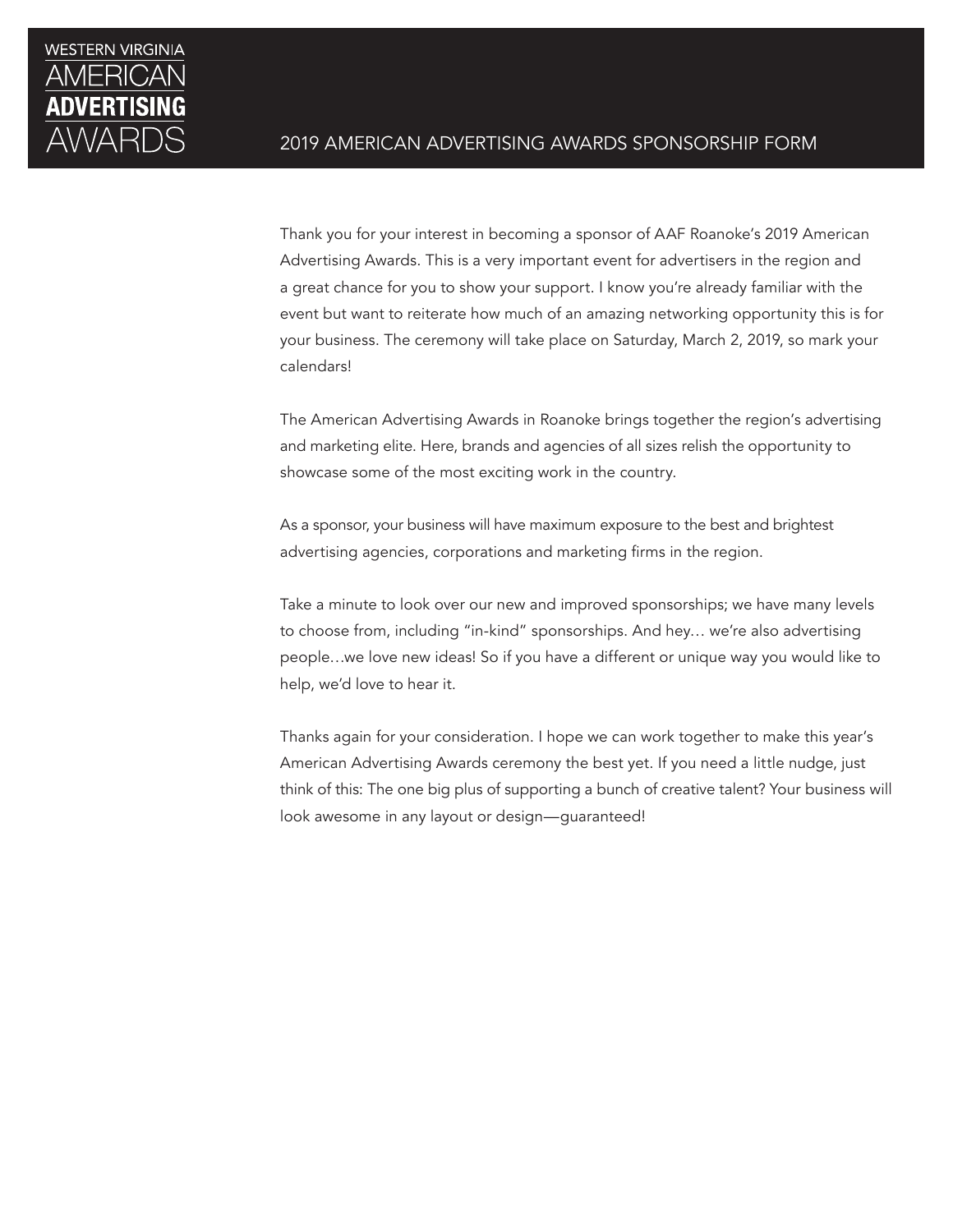

### WHY SPONSOR THE AMERICAN ADVERTISING AWARDS?

The American Advertising Awards provides unprecedented access to influencers across the advertising, marketing, and business communities in the Roanoke region for a fraction of the cost of standalone marketing campaign.

Sponsorship packages were developed to provide maximum engagement and flexibility over an extended period of time. It also provides additional opportunities for customization.

# REGIONAL ADVERTISING BY THE NUMBERS

AAF Roanoke's footprint covers professionals in the 5th, 6th, and 9th Districts of Virginia. The advertising industry has a direct impact on jobs and economic activity.



# WHO'S THE AMERICAN ADVERTISING AWARDS SPONSORSHIP DESIGNED FOR?

Companies that serve the advertising and marketing industry, including:

- Print Production
- Production Studios
- Media Production
- Digital Media
- Advertising Platforms and Networks
- Research and Analytics Firms
- Consultants
- Leisure and Sport
- Merchandise and Promotional
- Restaurant and Catering
- Clothing and Grooming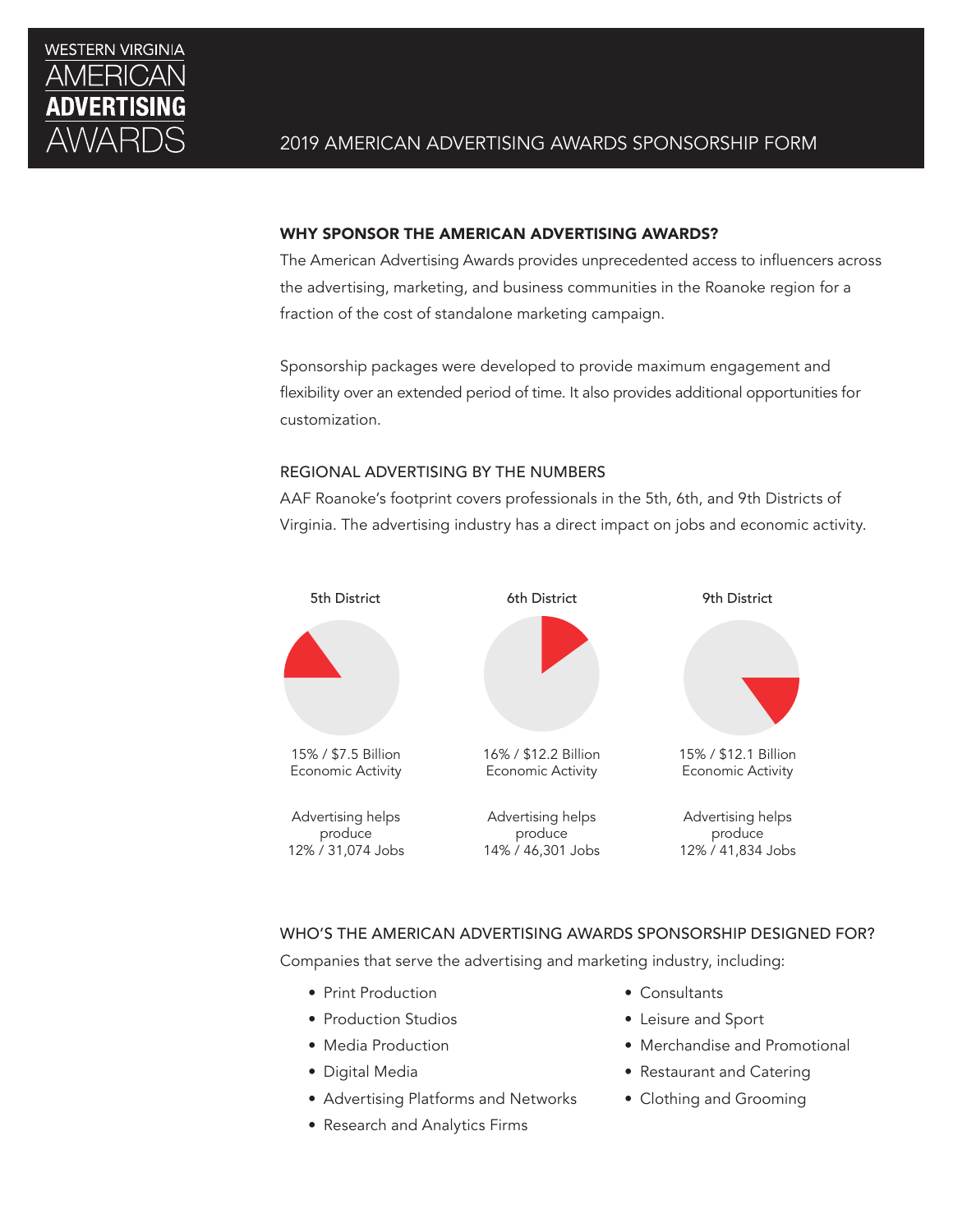

# AUDIENCE SNAPSHOT

The AAF Roanoke audience represents a variety of professionals, positions, and incomes:



# SPONSORSHIP REACH

The sponsorship packages provide extraordinary reach for organizations looking to connect with the region's top marketing influencers affordably. Impression statistics are for digital audiences only. These are in addition to offline audience impressions in print, mail, and at the awards gala.

# Audience Reach

Snail Mail List: 1,300+ Recipients Social Networks: 1,000+ Users Email List: 750+ Recipients Web Traffic: 300+ unique visitors during award season Awards Show: 200+ Event Attendees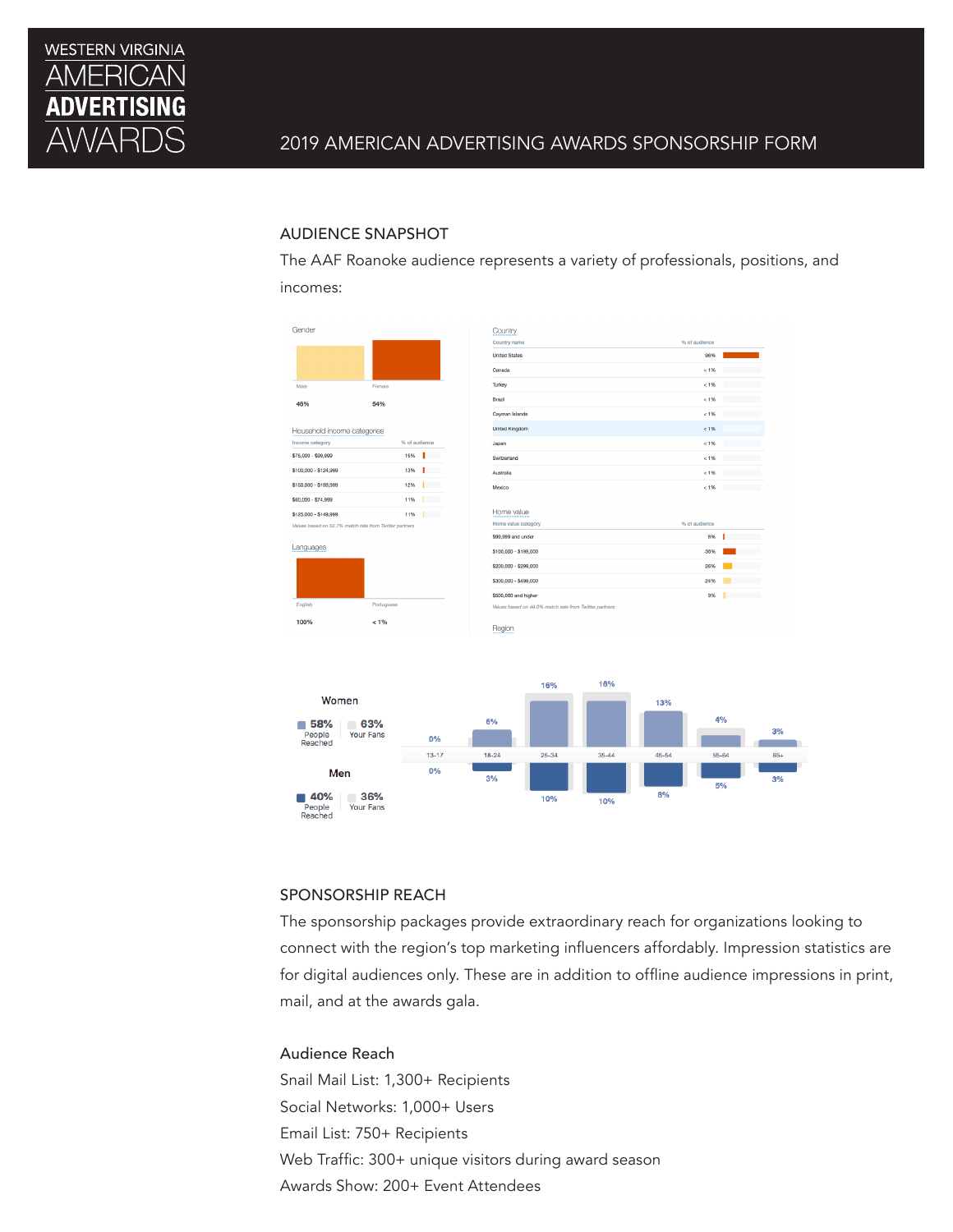

# AMERICAN ADVERTISING AWARDS® SPONSORSHIP FORM

Thank you for taking interest and supporting the 2019 American Advertising Awards hosted by AAF Roanoke. Our awards couldn't be possible without the support of our sponsors. Please complete the following form to commit to the sponsorship level of your choice. Sponsorship funds must be received before benefits start.

# PLEASE SELECT YOUR SPONSORSHIP PACKAGE:

- ❑ Title Sponsor (\$5,000)
- ❑ Gold Event Sponsor (\$1,000)
- ❑ Silver Event Sponsor (\$500)
- ❑ Bronze Event Sponsor (\$200)
- ❑ In-Kind Sponsor\*\*

# CONTACT INFORMATION Company Name Contact's Name Phone Number E-Mail Address

\*\*IN-KIND SPONSORS ONLY: Please list what you are donating for the 2019 American Advertising Awards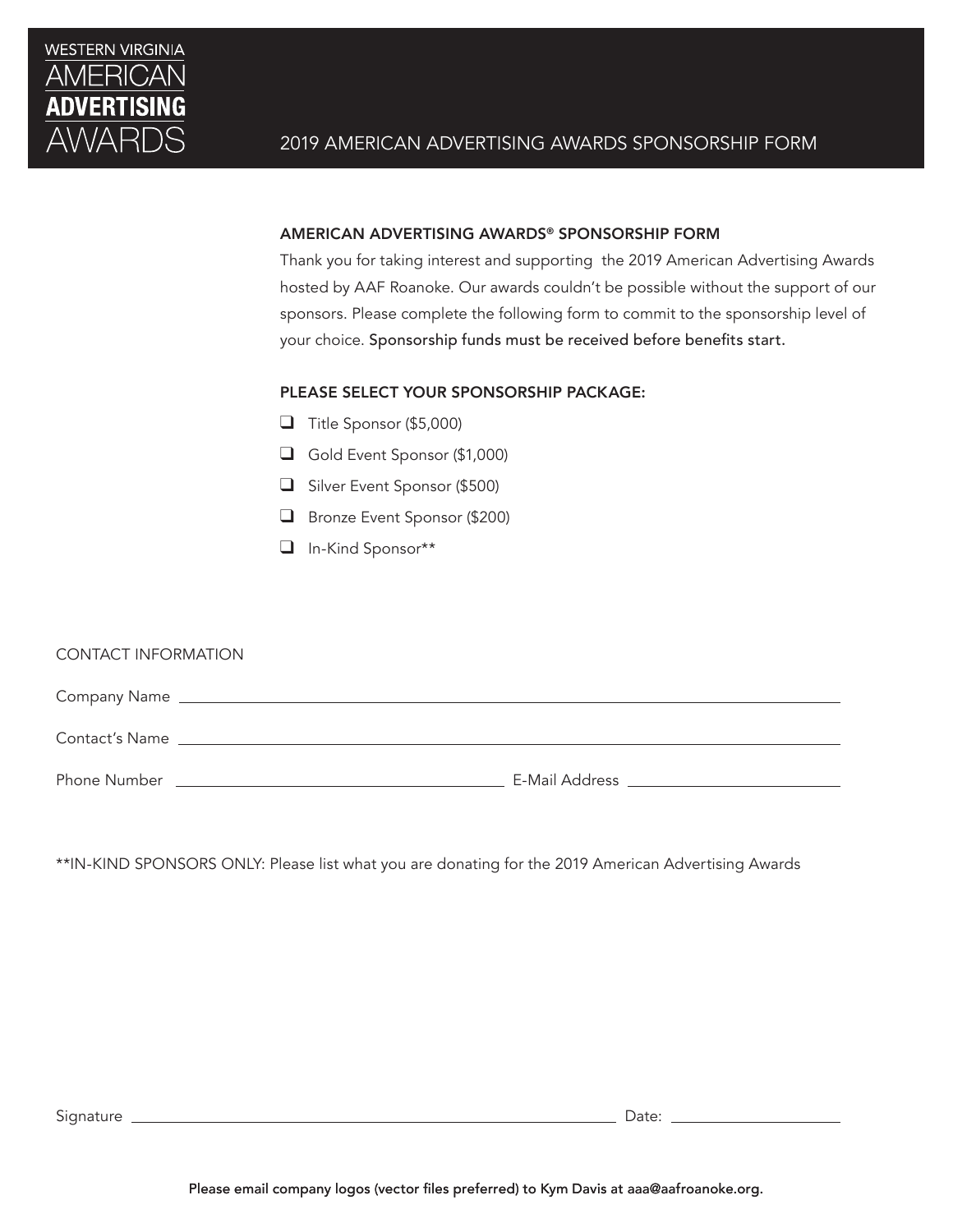

# 2019 AMERICAN ADVERTISING AWARDS SPONSORSHIP CONTRACT

| Date    |           |
|---------|-----------|
| Between | (sponsor) |
|         | (sponsee) |
|         |           |

#### TERMS OF AGREEMENT:

1. The sponsorship will be for the period of to

- 2. The sponsor agrees to provide:
- 3. The sponsee agrees to provide the sponsor in the form of:
- 4. In the event of a dispute arising that the parties themselves cannot resolve, the parties agree to refer the matter to an independent arbitrator appointed by mutual agreement.
- 5. If the parties cannot agree on an arbitrator, or both parties do not agree with the decision of the arbitrator appointed, the agreement may be terminated in the following manner:
	- a) If the breach is one that can be rectified, then the non-breaching party can request in writing that the breach be rectified in 30 days. If the breach is not rectified within that time, the non-breaching party may terminate the Agreement immediately;
	- b) If the breach is one that cannot be rectified, the non-breaching party may terminate the Agreement by giving 30 days written notice of their intention to terminate.
	- c) If either party goes into liquidation, is wound up, dissolved (except for the purpose of reconstruction or amalgamation), enters into a scheme of arrangement or is placed under official management or in receivership, the other party may terminate the Agreement by giving 30 days written notice of their intention to terminate under the clause.
	- d) In the event of a termination under this Agreement, each party's rights and liabilities will cease immediately but the termination shall not affect a party's rights arising out of a breach of this agreement by the other party.
- 6. Where one party is unable to carry out its obligations under this agreement due to circumstances beyond its control or which it could not have prevented, those obligations are suspended whilst those circumstances continue, provided the other party is notified and the first party uses its best endeavours to overcome the circumstances preventing its obligations from being carried out.
- 7. Each party shall indemnify the other against any claims arising from any breach of the agreement by either party.
- 8. The terms and conditions of this agreement shall not be disclosed to any third parties without the prior written consent of both parties.
- 9. The rights of either party under this agreement shall not be transferable or assignable either in whole or in part.

| Sponsor Signature      | Sponsee Signature |
|------------------------|-------------------|
| <b>Sponsor Printed</b> | Sponsee Printed   |
| Date                   | Date              |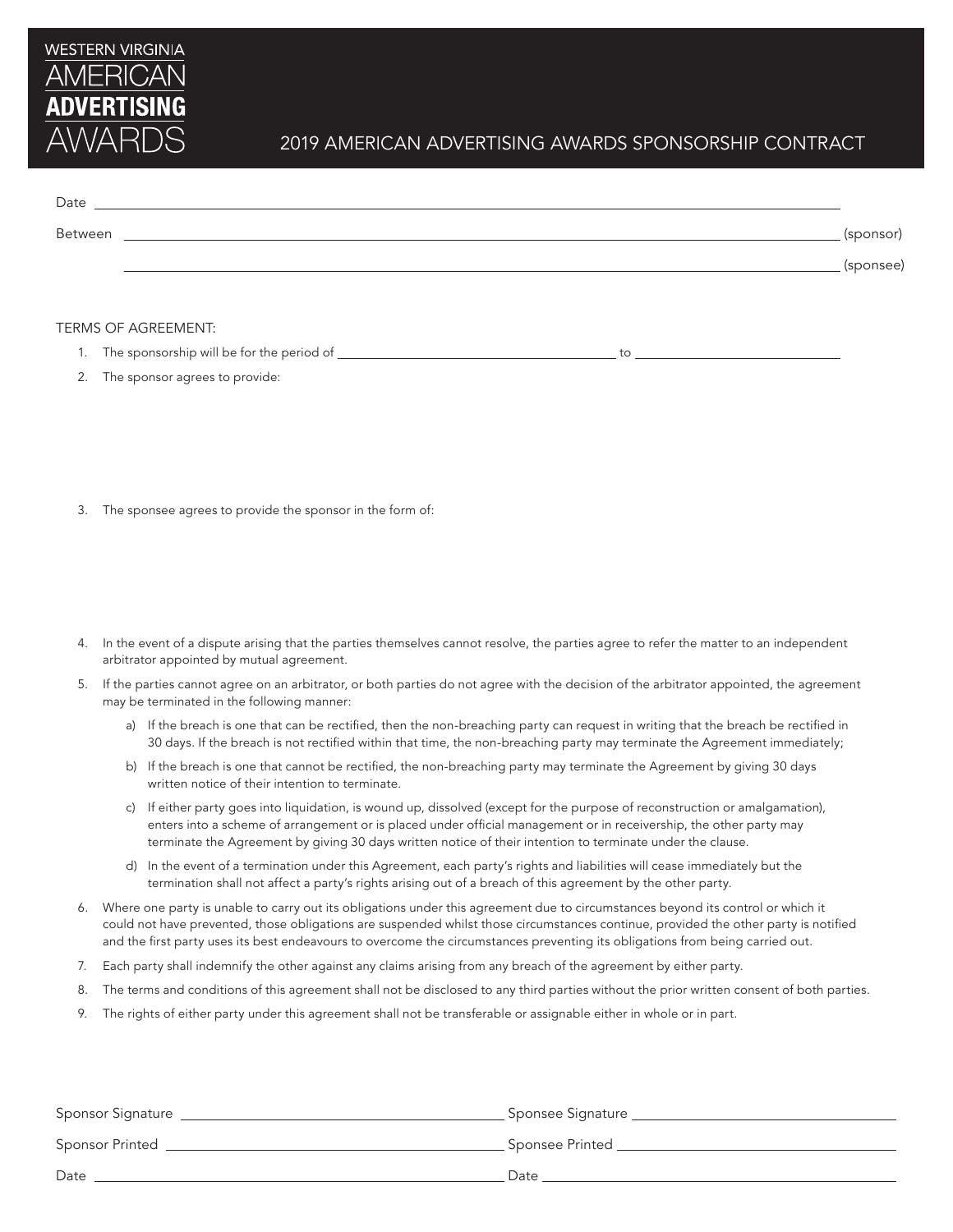

# TITLE SPONSOR \$5,000 (1 SPOT AVAILABLE)

#### PRE-EVENT

- Naming rights: The American Advertising Awards, presented by [Your Company].
- Priority logo placement, banner and link on aafroanoke.org leading up to the event.
- Priority corporate name and logo placement on emails, social media, and all notifications for AAF Roanoke.
- Priority logo placement on call for entries (sponsorship confirmation and payment must be submitted by 9/15/2018, unless noted).

#### EVENT

- Special Award naming rights: A judges' award inscribed with your company logo and presented by your company representative.
- 15 second commercial to be shown at opening of American Advertising Awards presentation.
- Company logo in the Winners Reel presented at Awards Gala.
- Special mention during award presentation at the Awards Gala.
- Priority Visual presence during the event, displaying name, logo and level of sponsorship.
- Listed as Bar Sponsor for the night of the event.
- Full-page ad in Winners' Book.
- 4 tickets for Awards Gala.
- Table for distributing promotional materials at event.

#### POST EVENT

- Priority logo, banner and link on aafroanoke.org for one year.
- Priority logo placement on signage at first AAF Roanoke social event following the American Advertising Awards.
- Logo placement in all emails from AAF Roanoke to members for a month following the event, listing company as the American Advertising Awards sponsor.

# GOLD \$1,000 (5 SPOTS AVAILABLE)

#### PRE-EVENT

- Prominent logo placement, banner and link on aafroanoke.org leading up to the event.
- Prominent corporate name and logo placement on emails, social media, and all notifications for AAF Roanoke.
- Prominent logo placement on call for entries (sponsorship confirmation & payment must be submitted by 9/15/2018, unless noted).

#### EVENT

- Company logo in the Winners Reel presented at Awards Gala.
- Special mention during award presentation at the Awards Gala.
- Prominent Visual presence during the event, displaying name, logo and level of sponsorship.
- 1/2 page ad in Winners' Book.
- 2 tickets for Awards Gala.

#### POST EVENT

• Prominent logo, banner and link on aafroanoke.org for one year.